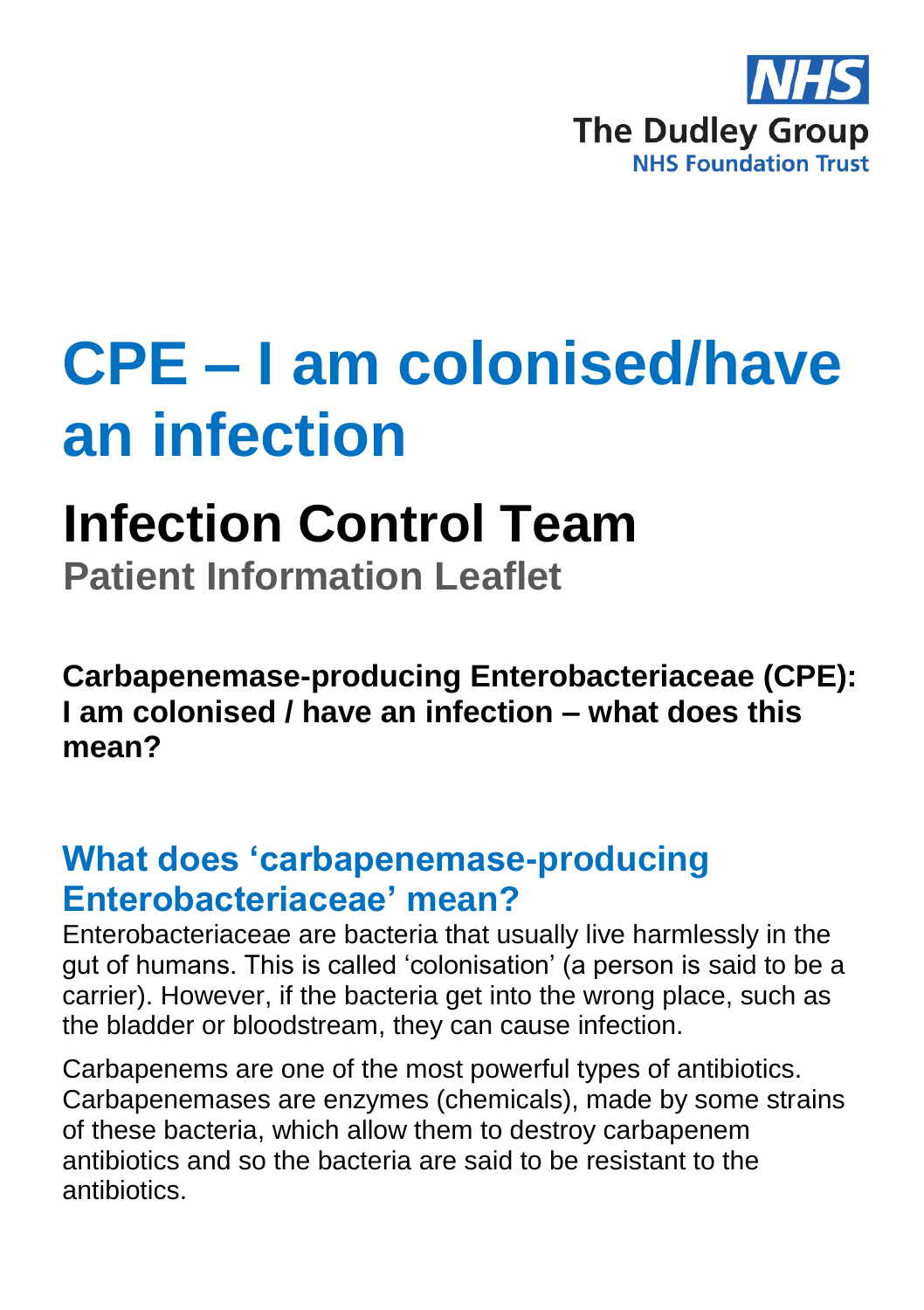### **Why does carbapenem resistance matter?**

Carbapenem antibiotics can only be given in hospital directly into the bloodstream. Until now, doctors have relied on them to successfully treat certain 'difficult' infections when other antibiotics have failed to do so. Therefore, in a hospital, where there are many vulnerable patients, spread of resistant bacteria can cause problems.

#### **Does carriage of carbapenemase-producing Enterobacteriaceae need to be treated?**

If a person is a carrier of carbapenemase-producing Enterobacteriaceae (sometimes called CPE), they do not need to be treated. However, if the bacteria have caused an infection, antibiotics will be required.

#### **How did I 'pick up' carbapenemase-producing Enterobacteriaceae?**

Do ask your doctor or nurse to explain this to you in more detail. As mentioned above, sometimes these bacteria can be found living harmlessly in the gut of humans, and so it can be difficult to say when or where you picked it up.

However, there is an increased chance of picking up these bacteria if you have been a patient in a hospital abroad or in a UK hospital that has had patients carrying the bacteria, or if you have been in contact with a carrier elsewhere.

## **How will I be cared for whilst in hospital?**

You will be accommodated in a single room with toilet facilities whilst in hospital. You may be asked to provide a number of samples, depending on your length of stay, to check if you are still carrying the bacteria. These will probably be taken once a week.

The samples might include a number of swabs from certain areas, such as where the tube for your drip (if you have one) enters the skin, a rectal swab, which is a sample taken by inserting a swab briefly just inside your rectum (bottom), and/or a sample of faeces. You will normally be informed of the results within two to three days.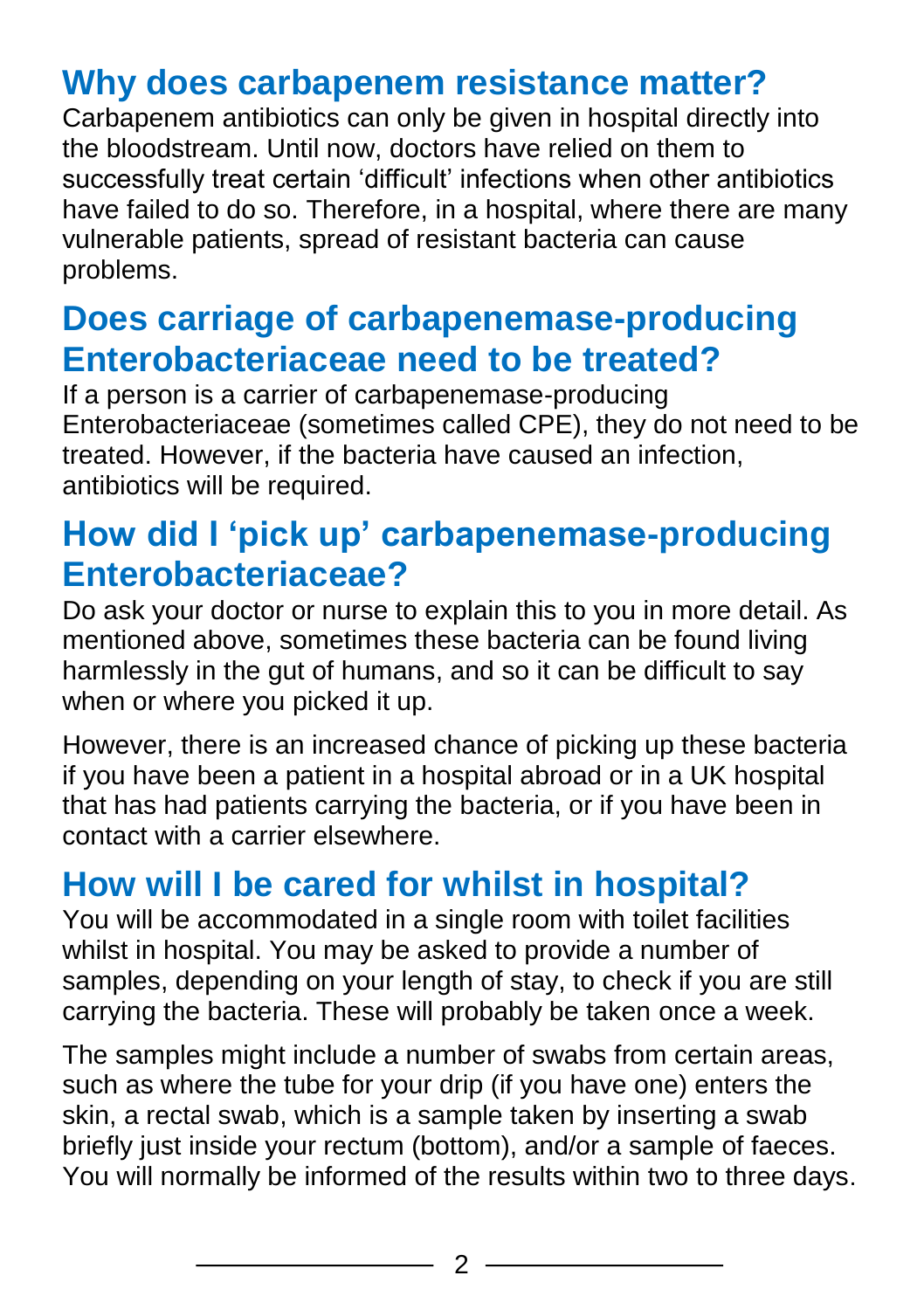#### **How can the spread of carbapenemaseproducing Enterobacteriaceae be prevented?**

Accommodating you in a single room helps to prevent spread of the bacteria. Healthcare workers should wash their hands regularly. They will use gloves and aprons when caring for you.

The most important measure for you to take is to wash your hands well with soap and water, especially after going to the toilet. You should avoid touching medical devices (if you have any) such as your urinary catheter tube and your intravenous (into a vein) drip, particularly at the point where it is inserted into the body or skin.

Visitors will be asked to wash their hands on entering and leaving the room, and may be asked to wear an apron.

#### **What about when I go home?**

Whilst there is a chance that you may still be a carrier when you go home, quite often this will go away with time. No special measures or treatment are required; any infection will have been treated before you leave hospital. You should carry on as normal, maintaining good hand hygiene. If you have any concerns, you may wish to contact your GP for advice.

Before you leave hospital, ask the doctor or nurse to give you a letter or card advising that you have had an infection or have been/are colonised with carbapenemase-producing Enterobacteriaceae. This will be useful for the future and it is important that you make healthcare staff aware of it.

If you, or a member of your household, are admitted to hospital, you should let the hospital staff know that you are, or have been a carrier of CPE. Show them the letter/card.

#### **Where can I find more information?**

If you would like any further information, please speak to a member of your care staff, who may also contact the Infection Prevention and Control Team for you.